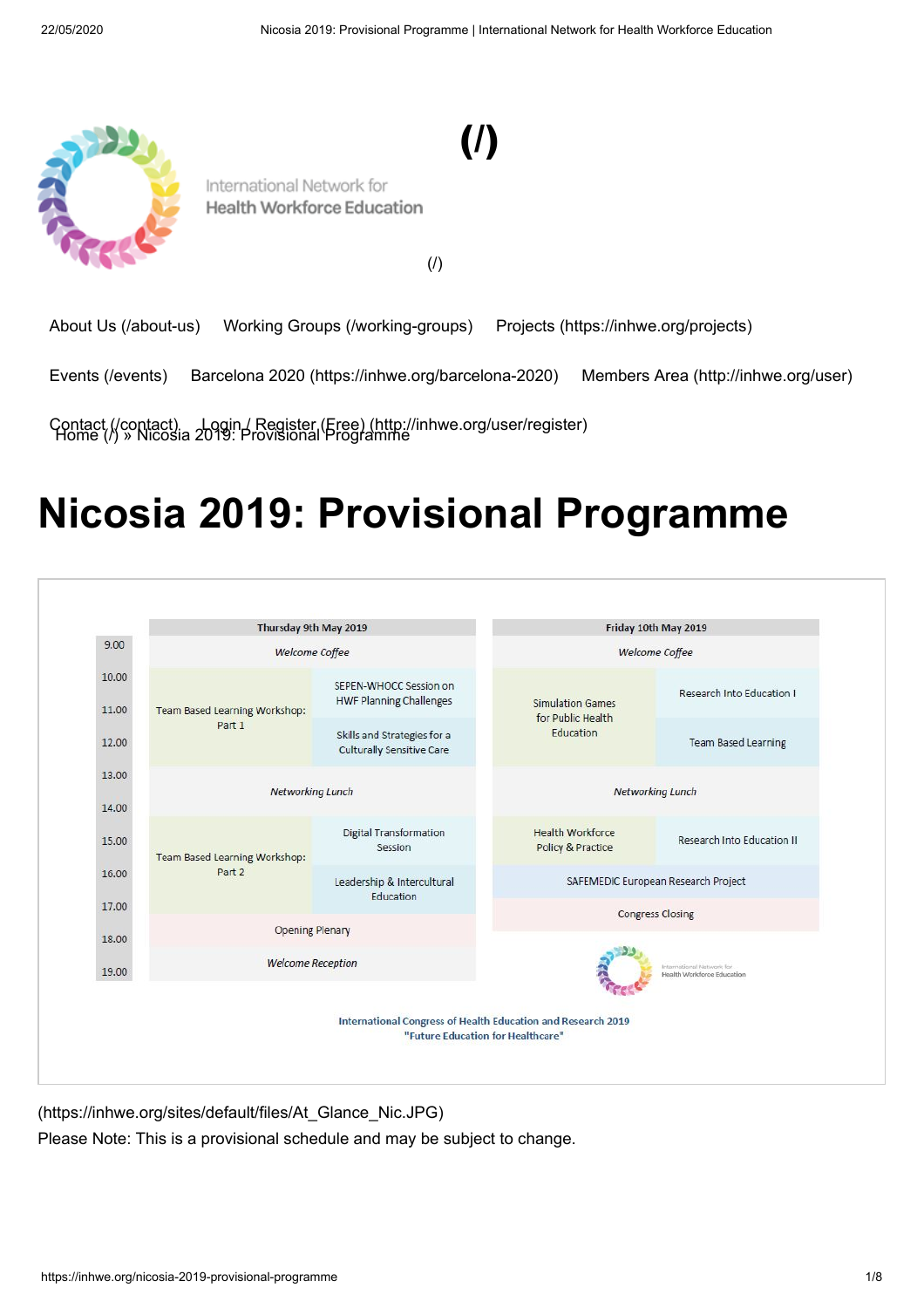#### **Thursday 9th May 2019, 09:00-10:00**

Welcome Coffee

## **Thursday 9th May 2019, 10.00-13.00**

Team Based Learning Workshop: Part 1

*Facilitator: [Prof. Josie Fraser \(http://stem.open.ac.uk/people/executive-dean\),](http://stem.open.ac.uk/people/executive-dean) Deputy Vice-Chancellor, The Open University, United Kingdom*

*Facilitator: [Prof. Alison Hartley \(https://www.bradford.ac.uk/health/our-staff/deans-office/hartley-alison.php\),](https://www.bradford.ac.uk/health/our-staff/deans-office/hartley-alison.php) Associate Dean, University of Bradford, United Kingdom*

Team-based learning (TBL) is a highly structured "flipped classroom" teaching method that solves common challenges encountered in healthcare education. What do we all want to achieve? We want enquiring students, who are able to study information independently outside of the classroom, and can then use that information to solve scientific or clinical problems with their colleagues, creatively. We want good engagement, with students showing up in the classroom having done their background reading. TBL as a method really does deliver all this, and while it is a significant change in ways of working and thinking for educators, most of us who have taught using TBL would \*never\* go back to lectures!

#### **Thursday 9th May 2019, 10.00-11.30**

## SEPEN-WHOCC Session on HWF Planning Challenges

## *Facilitator: [Dr. Eszter Kovács \(http://semmelweis.hu/telefonkonyv/?act=mt&inst\\_id=169&emp\\_id=8527\)](http://semmelweis.hu/telefonkonyv/?act=mt&inst_id=169&emp_id=8527), Assistant Professor, Semmelweis University, Hungary*

The "Support for the health workforce planning and forecasting expert network" joint tender is a new action in the field of European health workforce planning. The purpose of this joint tender is to sustain cross-country cooperation and provide support to Member States to increase their knowledge, improve their tools and succeed in achieving a higher effectiveness in health workforce planning processes and policy. It builds on the results and work undertaken by the Joint Action on European Health Workforce Planning and Forecasting (EU JAHWF) and aims to further contribute to health workforce planning and forecasting agenda in Europe.

## **Thursday 9th May 2019, 11.30-13.00**

Workshop: Skills and Strategies for a Culturally Sensitive Care

Ethnicity and culture are commonly seen as barriers to achieve an effective healthcare practitioner-patient communication. Raising awareness about these barriers among healthcare practitioners may contribute to ameliorate intercultural medical communication, what is likely to impact patient satisfaction.

2018180: Healthcare Practitioner Educational Interventions: Skills and Strategies for a Culturally Sensitive Care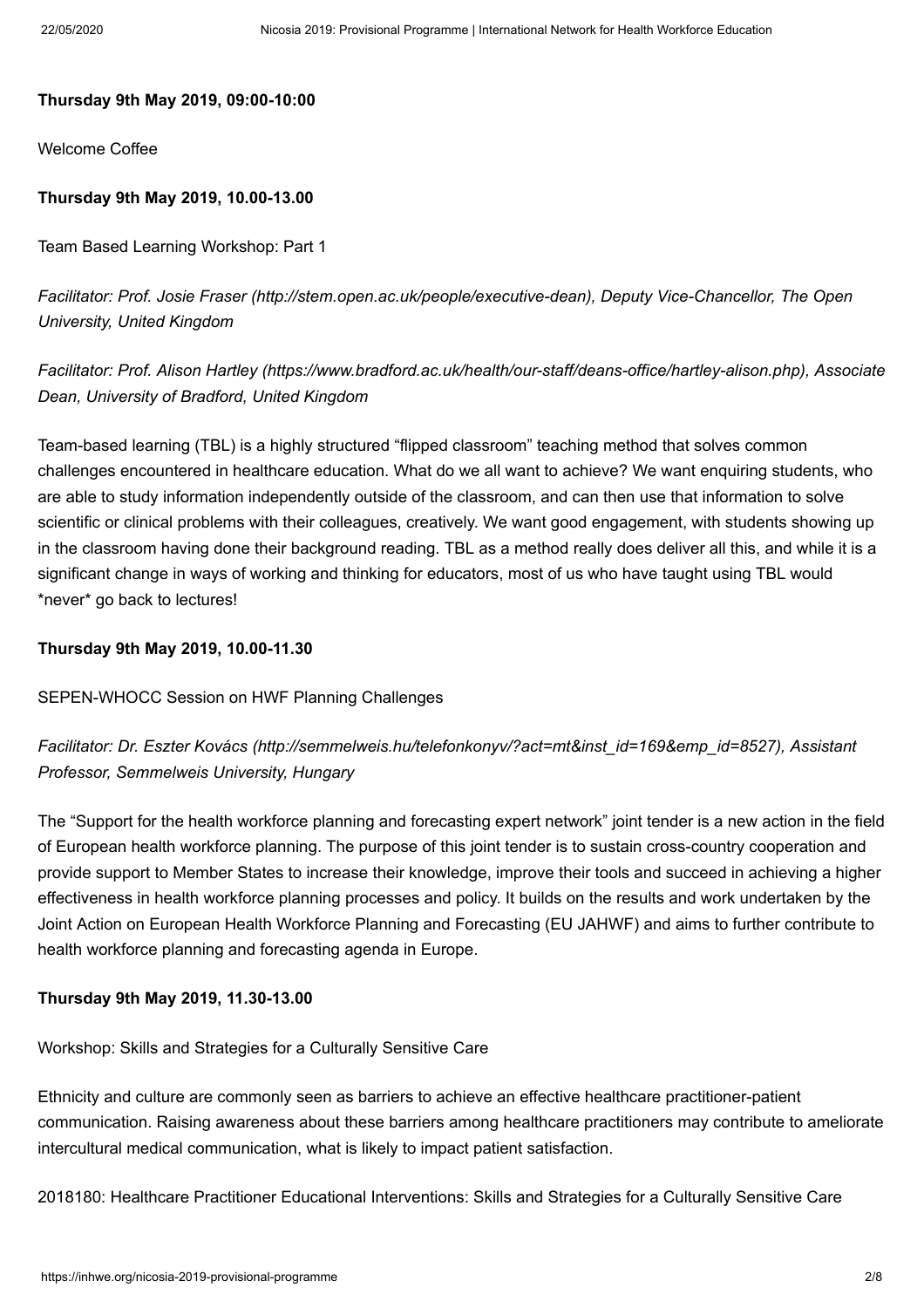#### **Thursday 9th May 2019, 13:00-14:30**

Networking Lunch

## **Thursday 9th May 2019, 14.30-17.30**

Team Based Learning Workshop: Part 2

*Facilitator: [Prof. Josie Fraser \(http://stem.open.ac.uk/people/executive-dean\),](http://stem.open.ac.uk/people/executive-dean) Deputy Vice-Chancellor, The Open University, United Kingdom*

*Facilitator: [Prof. Alison Hartley \(https://www.bradford.ac.uk/health/our-staff/deans-office/hartley-alison.php\),](https://www.bradford.ac.uk/health/our-staff/deans-office/hartley-alison.php) Associate Dean, University of Bradford, United Kingdom*

Team-based learning (TBL) is a highly structured "flipped classroom" teaching method that solves common challenges encountered in healthcare education. What do we all want to achieve? We want enquiring students, who are able to study information independently outside of the classroom, and can then use that information to solve scientific or clinical problems with their colleagues, creatively. We want good engagement, with students showing up in the classroom having done their background reading. TBL as a method really does deliver all this, and while it is a significant change in ways of working and thinking for educators, most of us who have taught using TBL would \*never\* go back to lectures! Due to the nature of the workshops, attendees will need to do TBL Part 1 in order to get benefit from Part 2.

#### **Thursday 9th May 2019, 14.30-16.00**

Digital Transformation Session

*Facilitator: [Dr. Eszter Kovács \(http://semmelweis.hu/telefonkonyv/?act=mt&inst\\_id=169&emp\\_id=8527\)](http://semmelweis.hu/telefonkonyv/?act=mt&inst_id=169&emp_id=8527), Assistant Professor, Semmelweis University, Hungary* 

Digital solutions have the potential to radically transform health systems and education by providing better outcomes, service and quality through technopolitical advances. Europe faces increased demand for health services due to ageing populations, rising patient mobility, and a diminishing supply of health workers caused by retirement rates that surpass recruitment rates. However, health professionals' digital skills often fall short of the required level to use such new technology. This session assesses this issue and aims to find educational solutions to issues related to new technology and digital skills.

#### **Thursday 9th May 2019, 16:00-17:30**

Leadership & Intercultural Education

*Facilitator: [Mr. Adam Layland \(https://pureportal.coventry.ac.uk/en/persons/adam-layland/publications/\),](https://pureportal.coventry.ac.uk/en/persons/adam-layland/publications/) Senior Lecturer in Leadership and Management, Coventry University*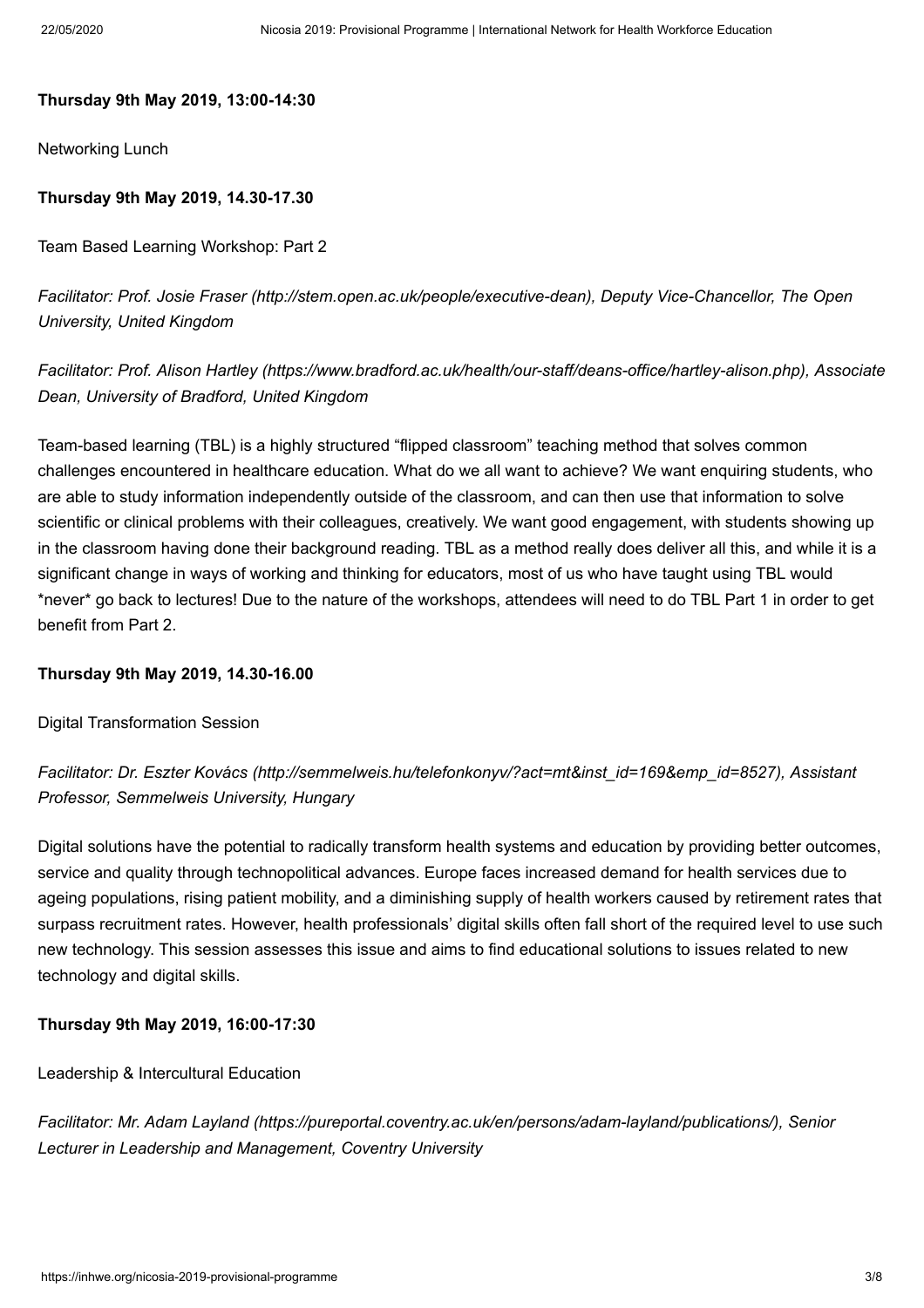Leadership and Intercultural Education for health professionals is at the very top of political and research agendas. Health professionals are dealing with constant changes to both the health systems they work in and the patients they serve. Equipping the health workforce with the skills to deal with this change is of the upmost importance for healthcare educators, researchers and policy makers. Leadership and Intercultural Education are two distinct but interrelated topics that are assisting health professionals adapt to their changing environment.

2018178: Leading a Research and Development Capacity Building Program at a new University Hospital

2018175: A person-centred co-design approach to advancing facilitation: Outcomes of an advanced facilitation program

2018174: Taking Action to Enhance Nursing Research Capacity

2018187: Intended and actual outcomes of Erasmus+ mobility: an exploration of nursing students' experiences

## **Thursday 9th May 2019, 17:30-18:30**

Opening Plenary

*Facilitator: [Prof. Josie Fraser \(http://stem.open.ac.uk/people/executive-dean\),](http://stem.open.ac.uk/people/executive-dean) Deputy Vice-Chancellor, The Open University, United Kingdom*

This session includes a welcome speech from the Rectorate Committee of our host organisation, the European University Cyprus. It will also outline some of the cutting edge research and education happening within the institution. The Facilitator for this session, Prof. Josie Fraser of the INHWE Advisory Board, will link the outstanding work of hosts with broader international trends within our network and beyond.

*Prof. Kostas Gouliamos, Rector, European University Cyprus, Cyprus*

*Prof. Elizabeth Johnson, Dean of the School of Medicine, European University Cyprus, Cyprus*

*Prof. Theodoros Xanthos, Professor of Physiology and Pathophysiology, European University Cyprus, Cyprus*

## **Thursday 9th May 2019, 18:30**

## Welcome Reception

Come celebrate to kick off the 2nd International Congress of Health Workforce Education and Research. Conncet with the INHWE Advisory Board members and with health workforce education leaders at this social event which will take place at the Congress venue.

**\* \* \***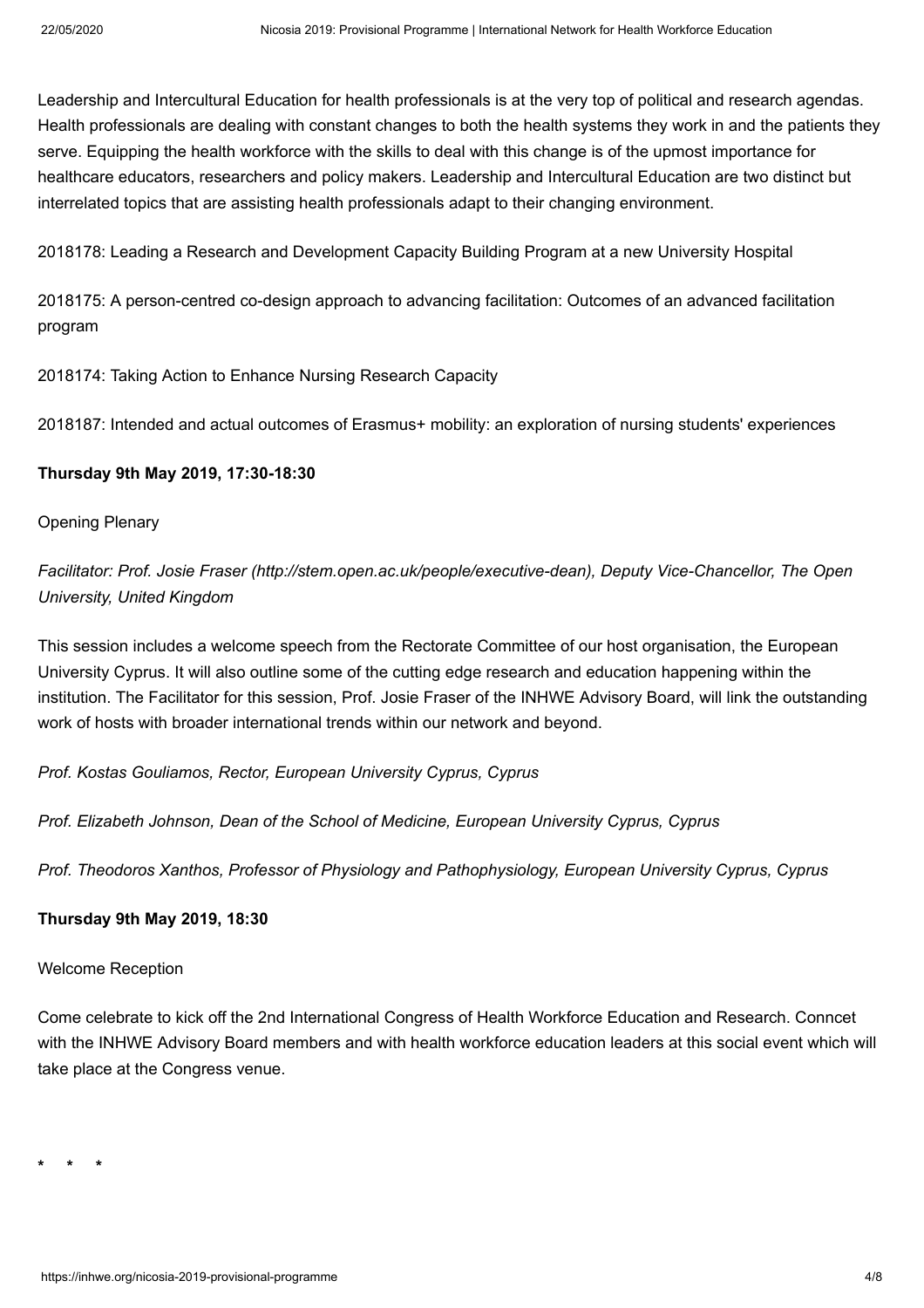#### **Friday 10th May 2019, 09:00-10:00**

Welcome Coffee

## **Friday 10th May 2019, 10:00-13:00**

Workshop: Simulation games are part of the future of public health education

*Presenter: Mrs. Irina Wagner, Senior Health Advisor, The Royal Tropical Institute (KIT)*

#### *Presenter: Mohamed Abdelwahab, Junior Health Advisor, The Royal Tropical Institute (KIT)*

Games are fun and can bring in parallel learning processes on work environment beside the main learning objectives. Participants can learn and practice on the competencies needed in their professional career. Limited literature suggests that learning outcomes might be similar, but long-term impact might be higher. More courses are now integrating games as part of their curriculums. At The Royal Tropical Institute (KIT) in Amsterdam, we have three games that are used in educational programs.

2018183: Simulation games are part of the future of public health education

## **Friday 10th May 2019, 10:00-11:30**

Research Into Education I

*Facilitator: [Dr. Jose Guilherme Couto \(https://www.um.edu.mt/profile/josegcouto\)](https://www.um.edu.mt/profile/josegcouto), Assistant Lecturer, University of Malta*

The aim of this session is to promote and disseminate research on education and training of Healthcare professionals. Research into these topics provides reliable information to policy makers, supporting the decision making process and leading to stronger actions which are backed up by evidence. It also promotes change in all areas of the education of health staff: at education and clinical institutions, allowing for students and patients to benefit from a work forced that is better educated and prepared to deal with the complexities of human health.

2018177: Exploring current research about the role of values for undergraduate nurses

2018179: Medical students' self-assessed level of intercultural competence: first results of a Hungarian survey

2018185: Exploring context in continuing medical education: development of a theoretical framework

2018194: Let's work together - 28 UK Universities connect to strategically work towards the complexities of practice learning in 2020 and beyond

#### **Friday 10th May 2019, 11:30-13:00**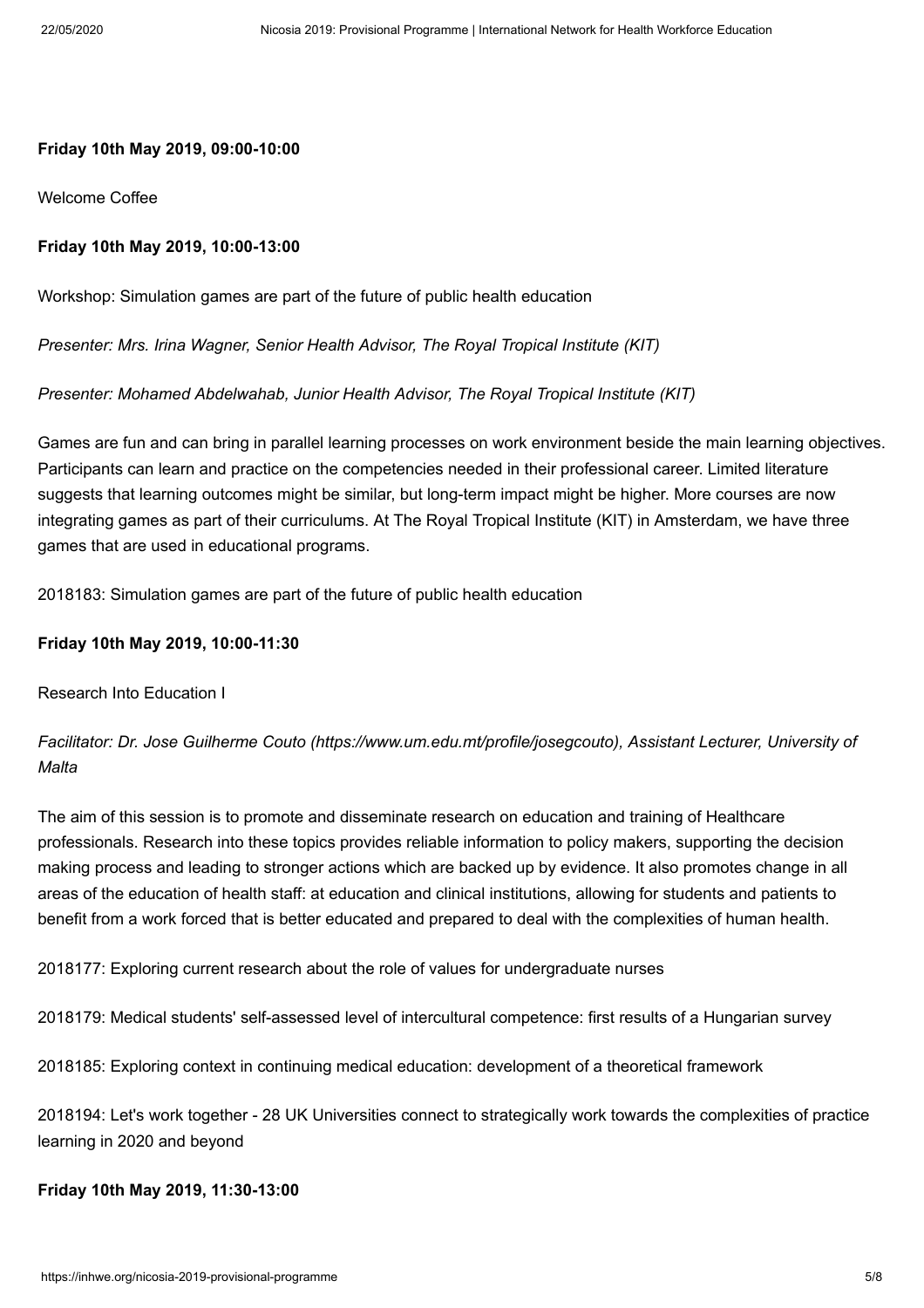#### Team Based Learning

*Facilitator: [Prof. Lesley Diack \(https://www3.rgu.ac.uk/dmstaff/diack-lesley/?\),](https://www3.rgu.ac.uk/dmstaff/diack-lesley/?) Robert Gordon University, United Kingdom*

This session looks at various ways healthcare professionals can be taught in a team focused manor. The WHO acknowledge that this learning method enables effective collaborative practice of the health workforce.

2018197: Active Blended Learning and Changemaker at the University of Northampton

2018199: Building teams using a Healthcare Team Challenge

#### **Friday 10th May 2019, 13:00-14:30**

Networking Lunch

## **Friday 10th May 2019, 14:30-16:00**

Health Workforce Policy & Practice

*Facilitator: [Ms. Soosmita Sinha \(https://www.linkedin.com/in/soosmita-sinha-b-pharm-jd-71aa5265/\)](https://www.linkedin.com/in/soosmita-sinha-b-pharm-jd-71aa5265/), President, Health Law Institute, Switzerland*

The importance of a sustainable health workforce with the right combined skills is increasingly recog- nised in Europe and beyond. This session explores case studies from across the globe.

2018181: Embracing technology to assess skills and competencies of the community pharmacy workforce to deliver national enhanced services

2018188: Predicting Nurses' Burnout: An Incremental Validity Study

2018190: Global experience supports healthcare workforce skills development

2018196: Equipping the pharmacy technician workforce to take on emerging roles within the pharmacy team

2018198: Influence of Global Health Governance on Health Workforce Education

#### **Friday 10th May 2019, 14:30-16:00**

Research Into Education II

*Facilitator: [Prof. Theodoros Xanthos \(https://www.euc.ac.cy/easyconsole.cfm/id/181/dep/0/c\\_id/11027\)](https://www.euc.ac.cy/easyconsole.cfm/id/181/dep/0/c_id/11027), Professor of Physiology and Pathophysiology, European University Cyprus, Cyprus*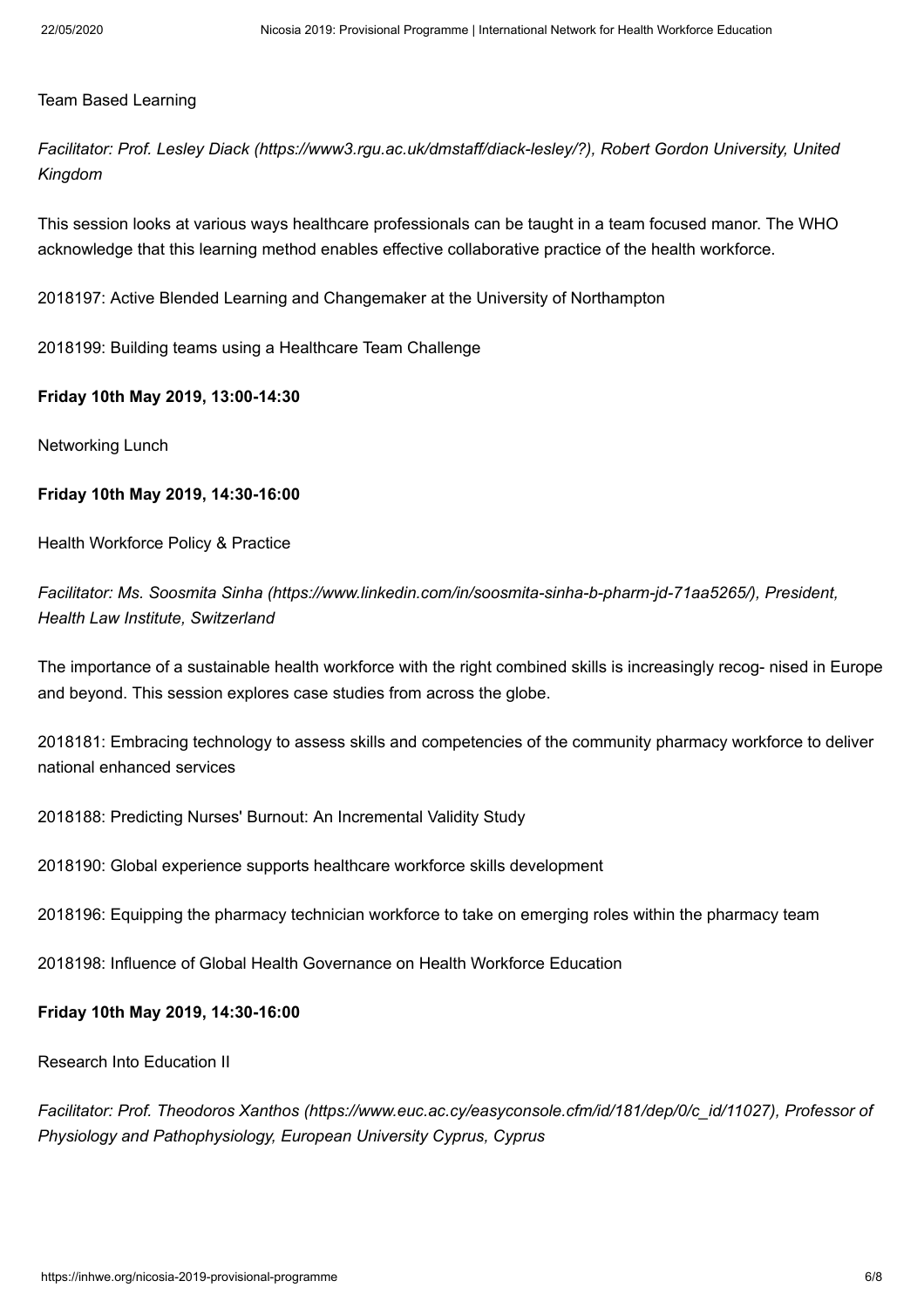The aim of this session is to promote and disseminate research on education and training of Healthcare professionals. Research into these topics provides reliable information to policy makers, supporting the decision making process and leading to stronger actions which are backed up by evidence. It also promotes change in all areas of the education of health staff: at education and clinical institutions, allowing for students and patients to benefit from a work forced that is better educated and prepared to deal with the complexities of human health.

2018184: How to learn health systems the fun way? Short and mid-term learning outcomes of the HRAG

2018186: Health care students' attitude towards health care teams at the Lithuanian University of Health Sciences

2018189: Applying for EU funding for research on education of therapy radiographers: Our experience of a successful application

2018195: Exploring student-led use of social networking tools to support learning in undergraduate clinical education

## **Friday 10th May 2019, 16:00-17:00**

SAFEMEDIC European Research Project

*Facilitator: Mr. David Smith, Director, International Network for Health Workforce Education*

This session outlines the SAFEMEDIC project (Personal Safety of Medical Personnel in Difficult Professional Situations) which aims to improve the workplace safety of healthcare professionals by increasing their skills and competences in dealing with difficult situations. To achieve this the project consortium will design and develop a complex multi-stakeholder, inter-disciplinary course for healthcare students, predominantly focused at paramedics and nurses.

*Mr. Przemyslaw Szczepanczyk, International Office, School of Economics, Law and Medical Sciences in Kielce, Poland*

*Miss Emer Thompson, Nurse Lecturer, Institute of Technology Tralee, Ireland*

*Dr. Goran Gumze, Head of the International Office, Alma Mater Europaea ECM, Slovenia*

**Friday 10th May 2019, 17:00**

Congress Closing